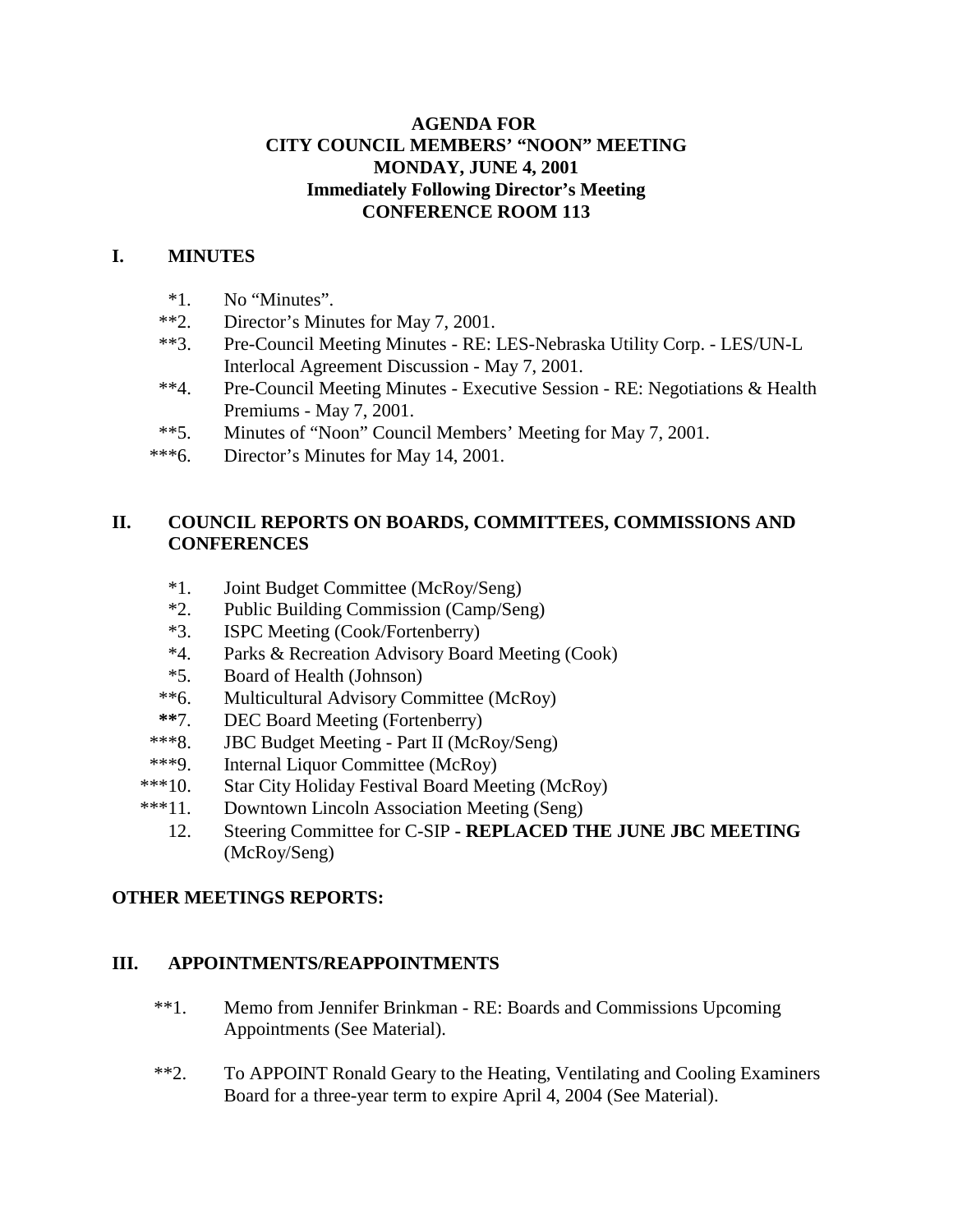**\***\*\*3. Memo from Jennifer Brinkman - RE: Boards and Commissions Upcoming Appointments (See Material).

## **IV. MEETINGS/INVITATIONS**

- 1. Please join Mayor Don Wesely on June 19, 2001 at The Cornhusker Conference Center,  $13<sup>th</sup> \&$  "M" Street, for a healthy start breakfast. They will start serving at 7:15a.m. with the conference to start promptly at 7:30 a.m. They will conclude by 9:30 a.m. Please return the enclosed RSVP card by June 11, 2001 (See Letter of Invitation & enclosed RSVP Card).
- 2. The Joint School Board/City Council/County Commissioners Meeting on Monday, June 25, 2001 at 7:30 a.m. at LPSDO, 59<sup>th</sup> & "O" Street - **Agenda Items Requested** - Notify Joan by 6-12-01. (See Meeting Invitation).
- 3. Women In Community Service Auxiliary Invites you to a Celebration Honoring The Founders Of WICS Residence For Girls on Thursday, June 7, 2001 - Open House from 3:00 p.m. to 5:00 p.m. - Unveiling at 4:00 p.m. - at 1935 "D" Street (See Invitation).

# **VI. REQUESTS OF COUNCIL FROM MAYOR** - **NONE**

### **VII. MISCELLANEOUS**

- 1. Discussion of Council Members' Committee Assignments (See Attachment).
- 2. Discussion with Steve Hubka to talk about the Budget schedule.
- 3. Discussion on the possibility of changing the July  $2<sup>nd</sup>$  Common Meeting to July 9<sup>th</sup>. (Per Kathy Campbell's Request) (FYI - Joan Ray will be out of town on the 9th).
- 4. Discussion on whether or not Council will be having Meetings for the week of July 2nd because of the holiday - Fourth of July week.

#### **VIII. ADJOURNMENT**

**\*HELD OVER FROM MAY 14, 2001. \*\*HELD OVER FROM MAY 21, 2001. \*\*\*HELD OVER FROM MAY 28, 2001.**

CA60401/tjb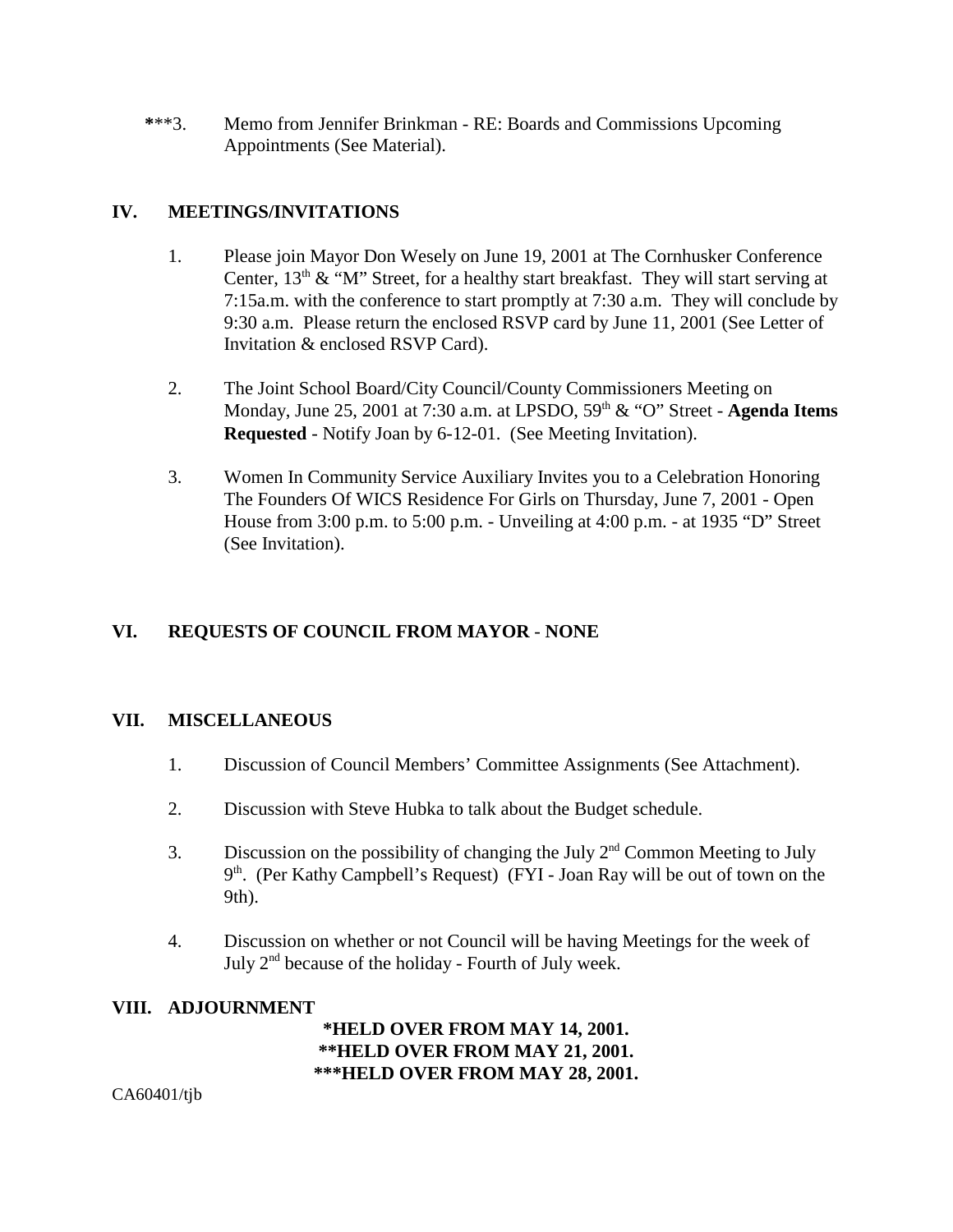# **MINUTES CITY COUNCIL MEMBERS' "NOON" MEETING MONDAY, JUNE 4, 2001** *CONFERENCE ROOM 113*

**Council Members Present:** Annette McRoy, Chair; Jonathan Cook, Vice-Chair; Jon Camp, Glenn Friendt, Coleen Seng, Ken Svoboda, Terry Werner.

**Others Present:** Ann Harrell, Jennifer Brinkman, Mayor's Office; Dana Roper, City Attorney; Darrell Podany, Aide to Council Members Camp, Friendt, and Svoboda; Joan Ray, Council Secretary; Chris Hain, *Journal Star* representative.

## **I. MINUTES**

- \*1. No "Minutes".
- \*\*2. Director's Minutes for May 7, 2001.
- \*\*3. Pre-Council Meeting Minutes RE: LES-Nebraska Utility Corp. LES/UN-L Interlocal Agreement Discussion - May 7, 2001.
- \*\*4. Pre-Council Meeting Minutes Executive Session RE: Negotiations & Health Premiums - May 7, 2001.
- \*\*5. Minutes of "Noon" Council Members' Meeting for May 7, 2001.
- \*\*\*6. Director's Minutes for May 14, 2001.

\*Held Over from 05-14-01 \*\*Held Over from 05-21-01 \*\*\*Held Over from 05-28-01

Mr. Jonathan Cook, Council Vice-Chair, requested a motion to approve the above-listed minutes. Coleen Seng moved approval of the minutes as presented. The motion was seconded by Jon Camp and carried by the following vote: AYES: Jon Camp, Jonathan Cook, Glenn Friendt,, Coleen Seng, Ken Svoboda, Terry Werner; NAYS: None. ABSENT FOR VOTE: Annette McRoy.

## II. **COUNCIL REPORTS ON BOARDS, COMMITTEES, COMMISSIONS AND CONFERENCES**

\*1. JOINT BUDGET COMMITTEE (McRoy/Seng) See Item #8 Below - "JBC Budget Meeting - Part II"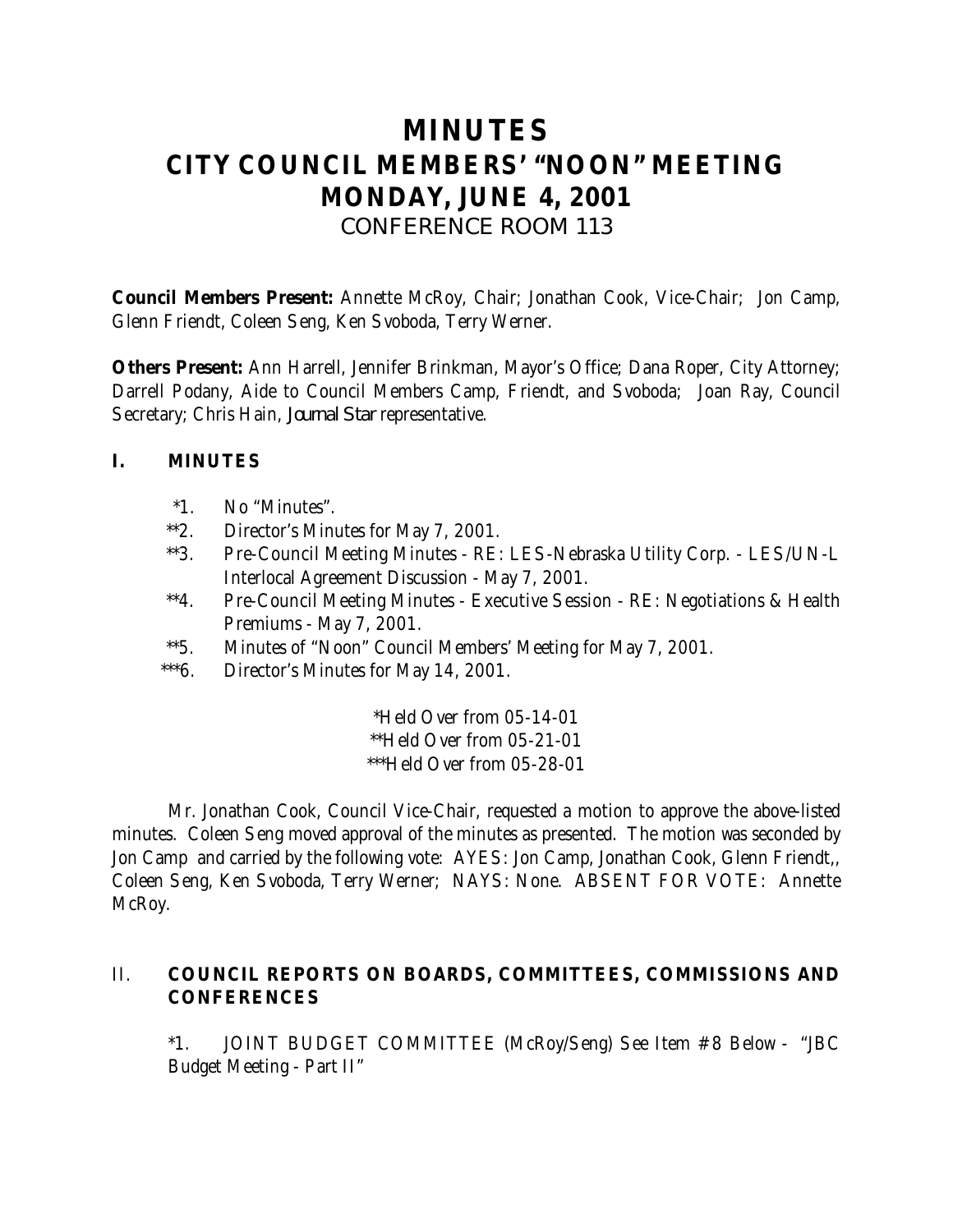\*2. PUBLIC BUILDING COMMISSION (Camp/Seng) Ms. Seng reported that there had been concerns discussed regarding the leaking skylights. The air conditioning for the CIC TV Studio and the parking lot enforcement issue had also been discussed. Ms. Seng noted that the Police Department would be doing the parking lot enforcement, but the PBC had not taken action on that. She thought, eventually, this would be on a Formal Agenda as an Item before the Council.

She noted that the heater policy for the County-City Building is still being worked on, sharing with Council the fact that in Omaha, they've banned heaters in their public buildings. She reported the PBC is still waiting to see what action the State will undertake after the fire they had because of a heater malfunction.

Ms. Seng reported that the PBC had then gone into an Executive Session to work on property negotiations.

Mr. Cook noted that the PBC needs to discuss acquiring flat screens for the dais in the Council Chambers. Ms. Seng stated that she had a note to that effect, and needs merely bring it up. Council agreed that the current setup is not as desirable as flat-screens would be. Mr. Cook also felt the changing of Chamber light bulbs should be handled more efficiently.

\*3. ISPC (Information Services Policy Committee) (Cook/Fortenberry) Mr. Cook noted that though Mr. Fortenberry had been the official appointee, he, himself, had been following the meetings in a casual way. He may take this Committee on as one of his own-or not.

\*4. PARKS & RECREATION ADVISORY BOARD (Cook) Mr. Cook reported that the big issue of discussion was the Trail between Lincoln and Beatrice on an old railroad right-of-way. The questions included who would take responsibility for it. He noted that Beatrice might take responsibility for the portion in Gage County while the Great Plains Trail Committee is raising money to develop the trail in Lancaster County. Mr. Cook stated that it could be a really nice trail. One of the things about it is that it has a lot of bridges along the railroad right-of-way. In fact, the railroad may donate a portion of that right-ofway to us, which is a surprising thing for the railroad to do.

He noted that there had also been a sub-committee meeting on the LPS deal. Mr. Cook observed that Superintendent Phil Schoo was on the Parks & Rec Advisory Board a few years ago, (but is no longer) and wondered, with that kind of connection, how we could have missed so many opportunities for rec centers at new schools. He felt we needed a closer contact with the LPS Board. Ms. Seng noted that she thought that was the whole purpose of having the School Superintendent on the Advisory Board. Mr. Cook noted that *that* would have made sense.

Mr. Cook reported that there had also been discussion on sharing libraries. He was not sure that that necessarily made sense due to complicating policy issues regarding public access to the library. But pools were also discussed and Mr. Cook felt that was a little different situation, believing that there might be a good possibility to share some pool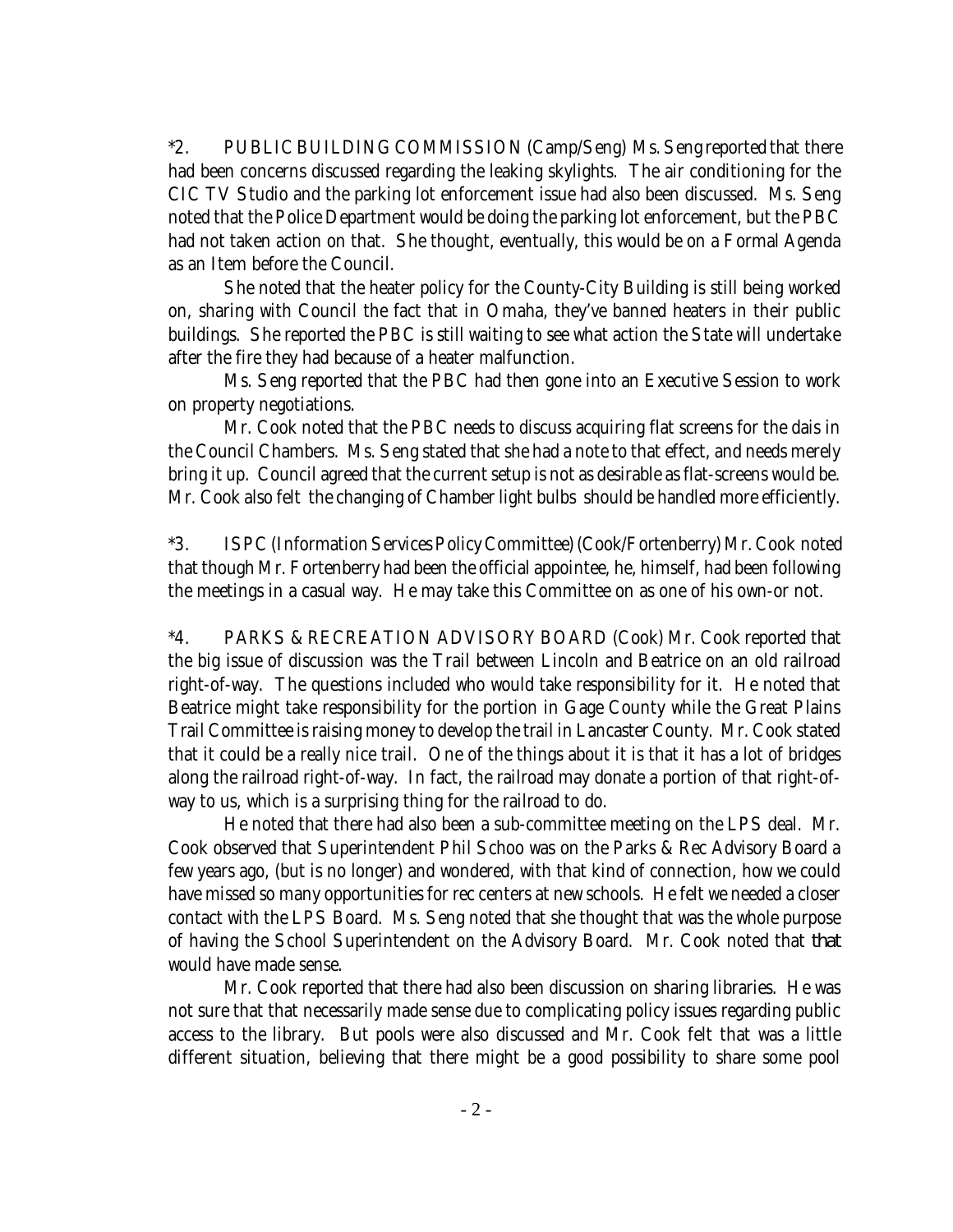facilities at the new high schools.

- \*5. BOARD OF HEALTH (Johnson) No one attended that meeting.
- \*\*6. MULTICULTURAL ADVISORY COMMITTEE (McRoy) Ms. McRoy reported that the Committee usually recesses over the summer for two months, but they have waived that tradition to extend the meeting time through June and July and will only be taking August off. At the last meeting census matters were discussed as well as several community projects.
- \*\*7. DEC (District Energy Corporation) BOARD MEETING (Fortenberry) Ms. McRoy stated that Mr. Fortenberry had called about the DEC Board meeting, reporting that he had attended. She asked if the Council would like a brief written report from him on that or just an informal report to her which she could then share with them. It was decided that if there was something of significance, a written report would be nice.
- \*\*\*8. JBC BUDGET MEETING Part II (McRoy/Seng) Ms. Seng reported that there have been three JBC meetings since Council had last met for Committee Reports. She passed out to Council Members material they would need for the June 28<sup>th</sup> Common Budget meeting, noting that the material outlined the allocations that had been recommended by the JBC. This follows after JBC reviewed the Human Services report.

For the benefit of the new members on the Council, Ms. Seng explained that JBC is made up of representatives from the City and County - Two Council Members, two County Board Members and a County Staff person and someone from the Mayor's Office, which makes a 3-3 City/County balance. Urban Development Department also attends the meetings most of the time. She explained that the handout material showed the recommendations which will be voted upon after the Commons Budget Hearings.

She reported that the letters had already been sent to those few who had not received recommendations from JBC. She noted that every year it is balanced out so that the City and County both get their appropriate share of the funding.

Ms. Seng reported that the other piece she needed to talk about was that the C-SIP public policy group out of the University of Nebraska is doing the follow-up to the Human Service Needs Assessment that was done earlier. They have been on contract for about one year now and they came in requesting more dollars for this next year. JBC did not say yes to that, but are holding them to \$105,000. They were not thrilled with that, but Ms. Seng thought that they will work with it. (They had requested \$153,000). There will be a final session to confirm the agreement. Ms. Seng noted that United Way is also involved in this.

 \*\*\*9. INTERNAL LIQUOR COMMITTEE (McRoy) Ms. McRoy reported that a Pre-Council has been set up for an update on the Kabredlo's history from the City Law Department. This will give the new Council Members a background needed to understand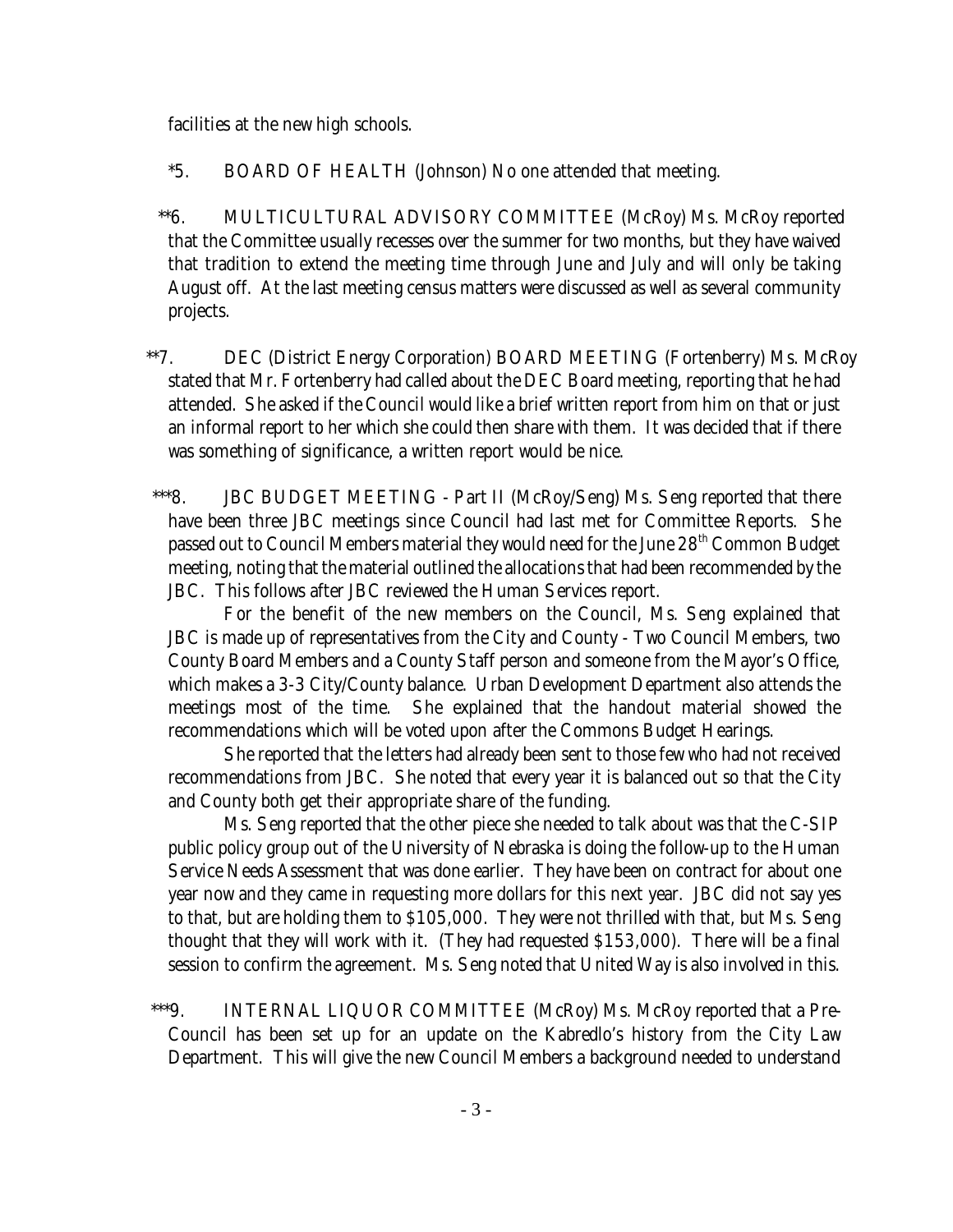the issue more thoroughly.

Ms. McRoy also reported that the State Liquor Commission has turned down the request of the Council for a Show-Cause Hearing on Zapatas and on Studio 14. Our next course of action will be determined at the next meeting when Joel Pedersen has a chance to review our options. She felt the City might have to hold its own hearing on the issues. That, Mr. Roper agreed, appeared to be the City's only choice at this time. Ms. McRoy told Council that after the next meeting, and after review with the City Attorney's Office, she would bring back any information she gathered to the next "Noon" Meeting.

She noted that we also needed to appoint one more Council Member to the ILC.

\*\*\*10. STAR CITY HOLIDAY FESTIVAL BOARD (McRoy) Ms. McRoy had no report.

 \*\*\*11. DOWNTOWN LINCOLN ASSOCIATION (Seng) Ms. Seng reported that she had indicated to the Association that, after today's "Noon" meeting, and Committee Assignment discussion by the Council, there might be someone else representing the Council hereafter.

Ms. Seng reported that she had had the opportunity to go through the National Research Corporation Building...a brightly painted building. She encouraged the Council members, if the opportunity arose, to get inside for a look, noting that it is well, well done.

She reported that Kent Morgan was there to go through the Comp Plan with the Association. She stated that they spent a lot of time talking about the non-moving violations. They discussed the Farmers Market and start times for Tuesdays on the UN-L Campus. [Ms. Seng passed out a flier on this event].

Ms. Seng reported that they had presentations from the Updowntowners and from the Downtown Action Team. She explained that they will not be meeting in July, but will meet again in August.

Ms. McRoy stated that she had received a flier from the DLA regarding an upcoming meeting. Ms. Seng noted that she and Ann Harrell and Marc Wullschleger were planning to attend. She thought there were some concerns in some quarters that this meeting would be addressing.

 12. STEERING COMMITTEE for C-SIP **- REPLACED THE JUNE JBC MEETING** (McRoy/Seng) - See Report Above at #8.

OTHER MEETINGS REPORTS: - None

**III. APPOINTMENTS/REAPPOINTMENTS** - Ms. Brinkman explained the process for the new Council Members. Mr. Werner asked what the process was for submitting names for nomination to these various Boards and Committees. Ms. Brinkman explained that, usually, on the first Wednesday of each month, she puts together a list of the up-coming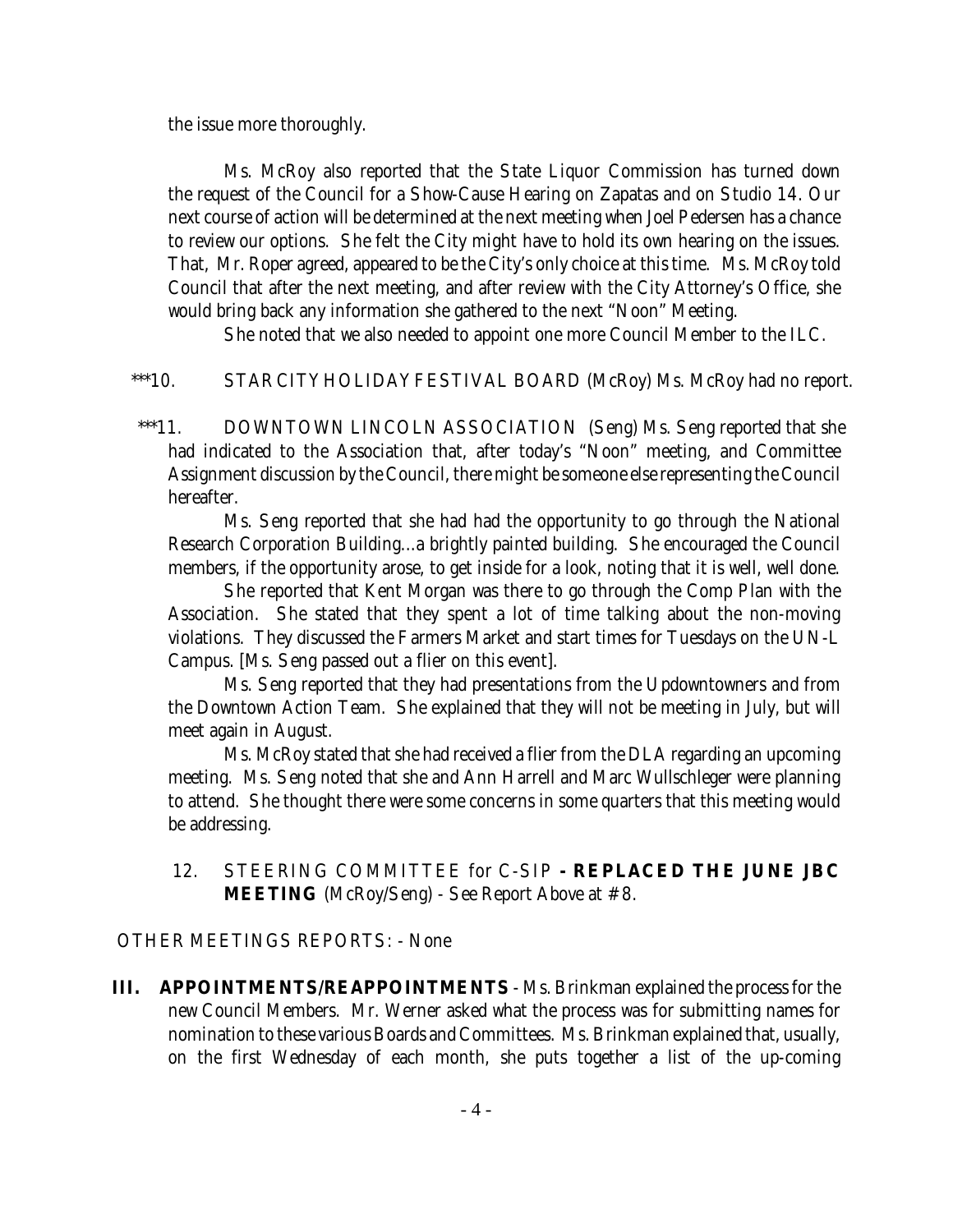appointments for the next three months. So, there is a three month advance notice of the upcoming appointments. If a Council Member sees a Board appointment coming up for which he or she has some one in mind, just let Ms. Brinkman know. She could do the follow-up for the Council Member, or if the Member would like to get an appointment application form for the person, that can be sent out. She noted that the process could be worked out in any way Council would like.

# **IV. MEETINGS/INVITATIONS** - Noted Without Comment

### **V. COUNCIL MEMBERS**

### **JON CAMP** - No Further Comments

**JONATHAN COOK** - Mr. Cook asked about the 7:30 a.m., June 25<sup>th</sup> Joint City/County/LPS meeting being held at the LPS District Office at  $59<sup>th</sup>$  & "O". He wondered why we would want to go there, thinking this was why the meetings were changed to Mondays - so they could be held here. [When the LPSDO sets up the meeting, it is held at their facility]

Ms. Ray asked if Council Members had Agenda Items for the meeting, noting that the **cell towers** were already proposed, along with the issue of **student smoking.**

The following issues were noted:

- 1) Pools and Rec Centers (Cook)
- 2) Busing (with Larry Worth) (Seng for Shoecraft)
- 3) Infrastructure Financing (Cook)
- 4) Legal Issues regarding the School Boards authority to assess capital costs on development - are changes in the state law necessary? (Cook)
- 5) The School Board's involvement in the Comp Plan process (Cook)
- 6) RE: Cell Towers Change in state law to allow school system to actually benefit from that income without affecting their state aid (with Attorney James Gessford) (Council)

Mr. Seng explained that these joint meetings are held every two months. Mr. Camp noted that it had been changed to a quarterly meeting. Ms. Seng encouraged everyone to continue these meetings as often as possible, explaining that years ago, long before she was on the Council, there had been real animosity between the Lincoln Public Schools and the City. However, by the elected officials meeting like this, we have bridged many very touchy issues. Whether we like to go to those meetings or not, we really ought to.

# **GLENN FRIENDT** - No Further Comments

### **ANNETTE McROY** - No Further Comments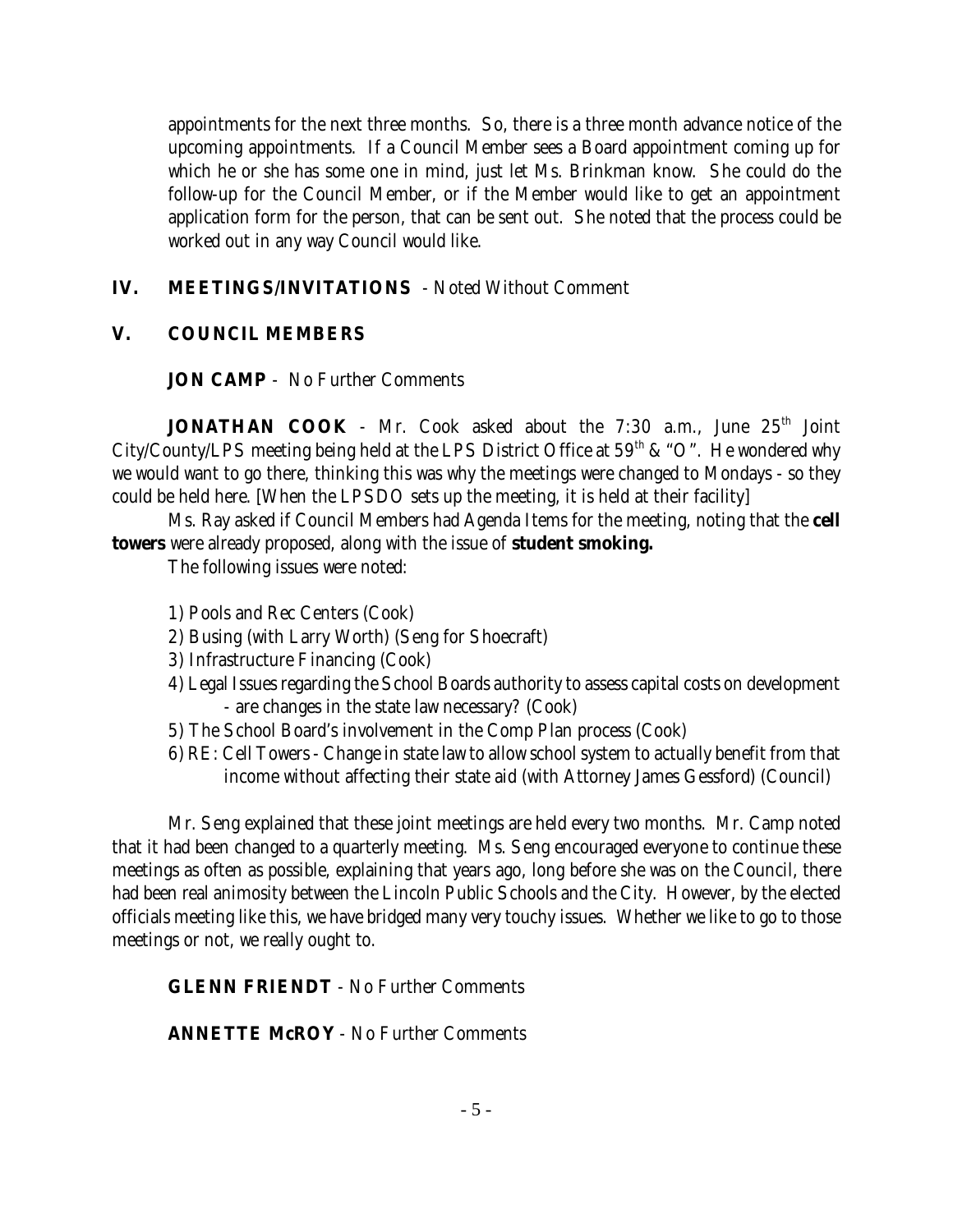**COLEEN SENG** - No Further Comments

**KEN SVOBODA** - No Further Comments

**TERRY WERNER** - No Further Comments

ANN HARRELL - No Further Comments

JENNIFER BRINKMAN - No Further Comments

DANA ROPER - No Further Comments

#### **VI. REQUESTS OF COUNCIL FROM MAYOR** - None

#### **VII. MISCELLANEOUS** -

1. Discussion of Council Members' Committee Assignments .*Assignments discussed. Council Staff to make up list of Requested and Desired Committee Assignments for further deliberation. (JBC - Will continue with Coleen Seng and Annette McRoy) Those for Decision: - Council Members were given a copy: District Energy Corp (Requires Resolution) Camp, Werner, Friendt Wilderness Park Advisory Committee Cook, Friendt, Werner Lincoln/Lancaster County Homeless Coalition Annette McRoy currently attending - Others welcome Lincoln Partnership for Economic Development: Annette McRoy, Jon Camp, Glenn Friendt DLA - Currently held by CS, but she is willing to give it up Star City Holiday Festival Board - Currently AM, - willing to give it up Advisory Council on Developmental Disabilities: Awaiting information. Those assigned: Board of Health: Ken Svoboda - Resolution Request Submitted to City Clerk's Office Internal Auditing Review Committee: Glenn Friendt - Resolution Request Submitted to City Clerk's Office Problem Resolution Team - Coleen Seng LNM - Legislative Committee: Glenn Friendt Transportation Officials Committee - With Chair (Jonathan Cook will also attend) Gas Franchise Committee: Terry Werner Ice Skating Arena Task Force: Glenn Friendt ISPC: Jonathan Cook*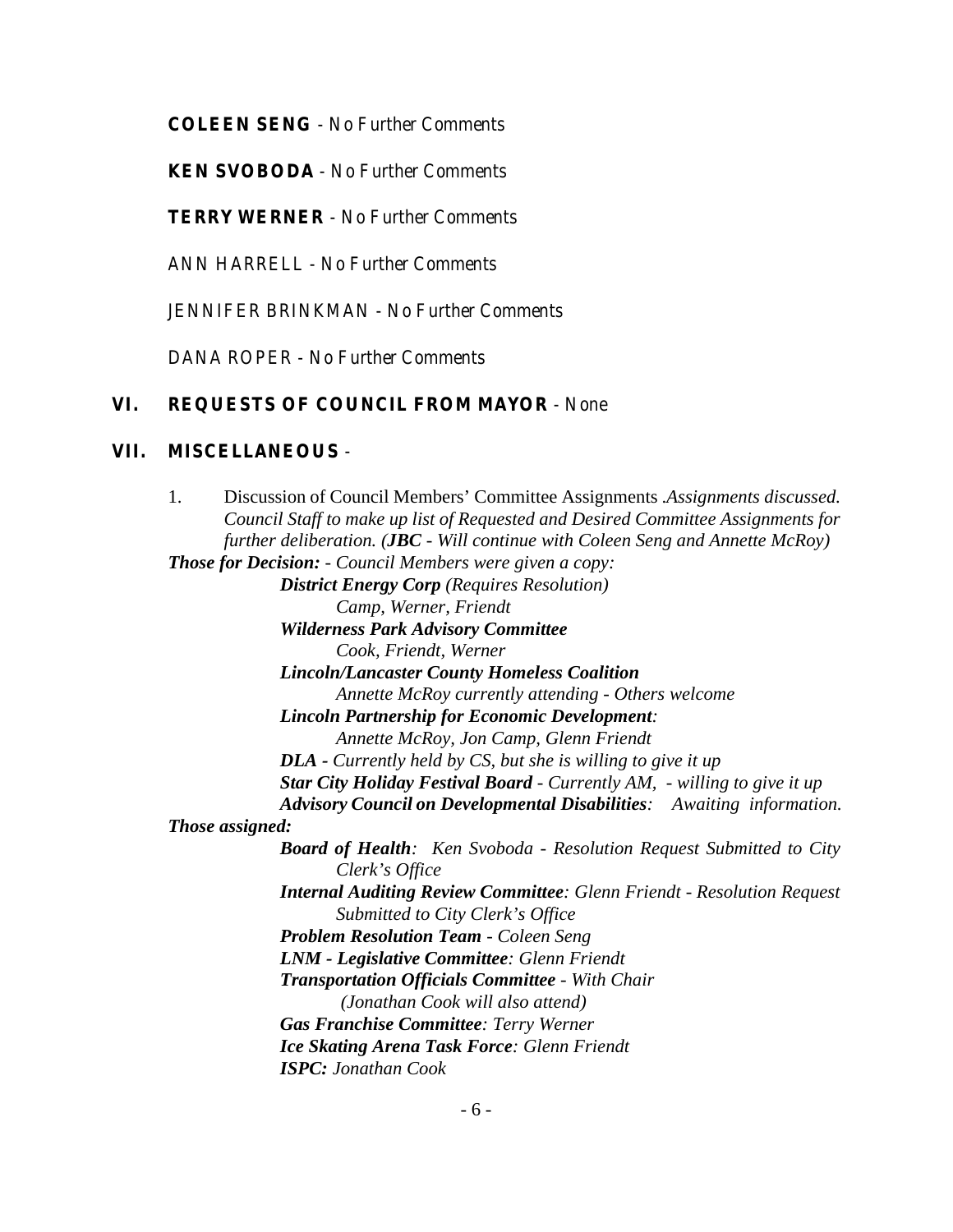*Internal Liquor Committee: Annette McRoy, Coleen Seng, Terry Werner*

- 2. Discussion with Steve Hubka regarding the Budget schedule. Mr. Hubka discussed the upcoming Budget schedule. *The dates and times as set out in the printed schedule were approved except for the change from beginning at 9:00 a.m. to beginning at 11:00 a.m. on Thursday, August 9<sup>th</sup>.*
- 3. Discussion on the possibility of changing the July  $2<sup>nd</sup>$  Common Meeting to July  $9<sup>th</sup>$ . (Per Kathy Campbell's Request) - *After deliberation, it was decided that the meeting will be held July 2nd, 2001, as originally scheduled.*
- 4. Discussion on whether or not Council will be having Meetings for the week of July 2nd because of the Fourth of July holiday at mid-week. *After a brief discussion, it was decided that the July 2nd meeting would be held as scheduled*.

# **VIII. MEETING ADJOURNED** - Approximately 1:20 p.m.